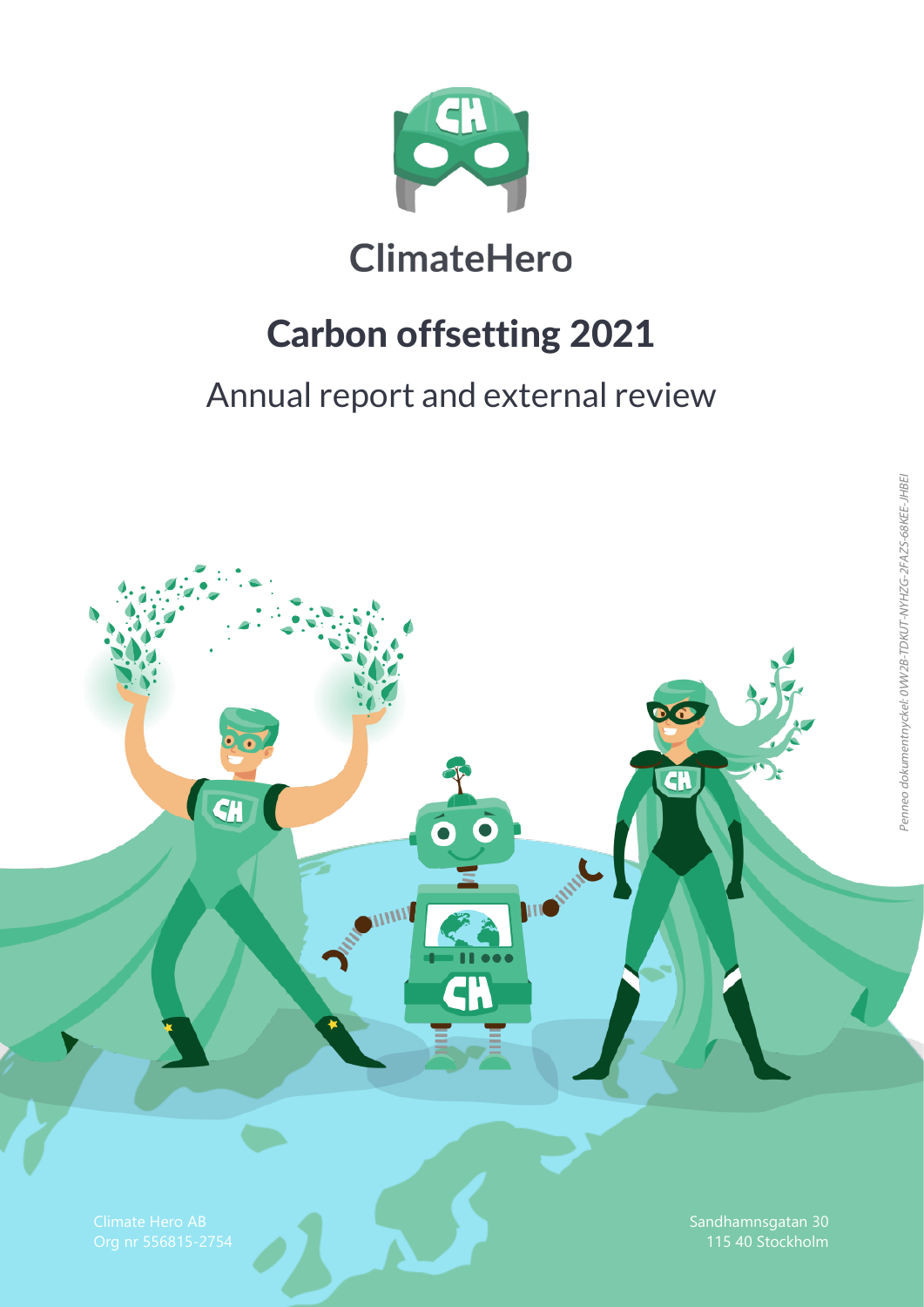

### Annual report

### ClimateHero carbon offsetting 2021

Year 2021 was the forth active year of carbon offsetting for Climate hero AB. Since launch, more than 250 000 people have used ClimateHero carbon calculator to calculate their carbon footprints. On average, each person has promised to reduce their carbon footprint with 30%. That corresponds to a total pledged reduction of over 500 000 ton CO2e per year.

ClimateHero offers private people to offset their calculated carbon footprint to 200% as a monthly subscription. ClimateHero also offers gift cards loaded with carbon offsetting and help companies to calculate and offset their carbon footprints.

The carbon offsetting is realized via a portfolio of projects, managed by ClimateHero. For 2021, the following guidelines applied for how the distribution of projects within the portfolio could be allocated:

- At least 75% of the offset volume shall be in projects with "Gold Standard" certification
- Maximum 25% of the off-set volume may be in projects without Gold Standard certification, instead certified within the UN standard "CDM".

The accumulated volume from all user payments, from January 1<sup>st</sup> to 31<sup>st</sup> December 2021, summarizes to 23 711 ton CO2e. The accumulated offset volume during 2021 summarize to 27 733 ton CO2e, meaning 17% more than the demanded volume.

The 23 771 ton was 100% allocated to Gold Standard Certified projects:

- Gold Standard Dora II Geothermal Energy, Turkey (saved volume from 2020) 1052 ton
- Gold Standard Wind Park Aruba 7500 ton
- Gold Standard Wind Park, Turkey 15 219 ton

#### The future

In 2021, the market prices for climate offsetting have risen sharply, coupled with an extreme increase in demand among companies and traders. Especially the prices for Gold Standard certificates have soared. To meet the new price situation, ClimateHero's portfolio guideline for 2022 will be updated so that the majority (at least 50%) of compensated tonnage will take place in projects with the "Gold Standard" certificate. The remaining tonnage (max. 50%) can take place in projects without Gold Standard certification, which then instead must have the certificate "CDM", which is backed by the UN.

#### 1 / 27 / 2022

Robert Sabelström – Founder and Chairman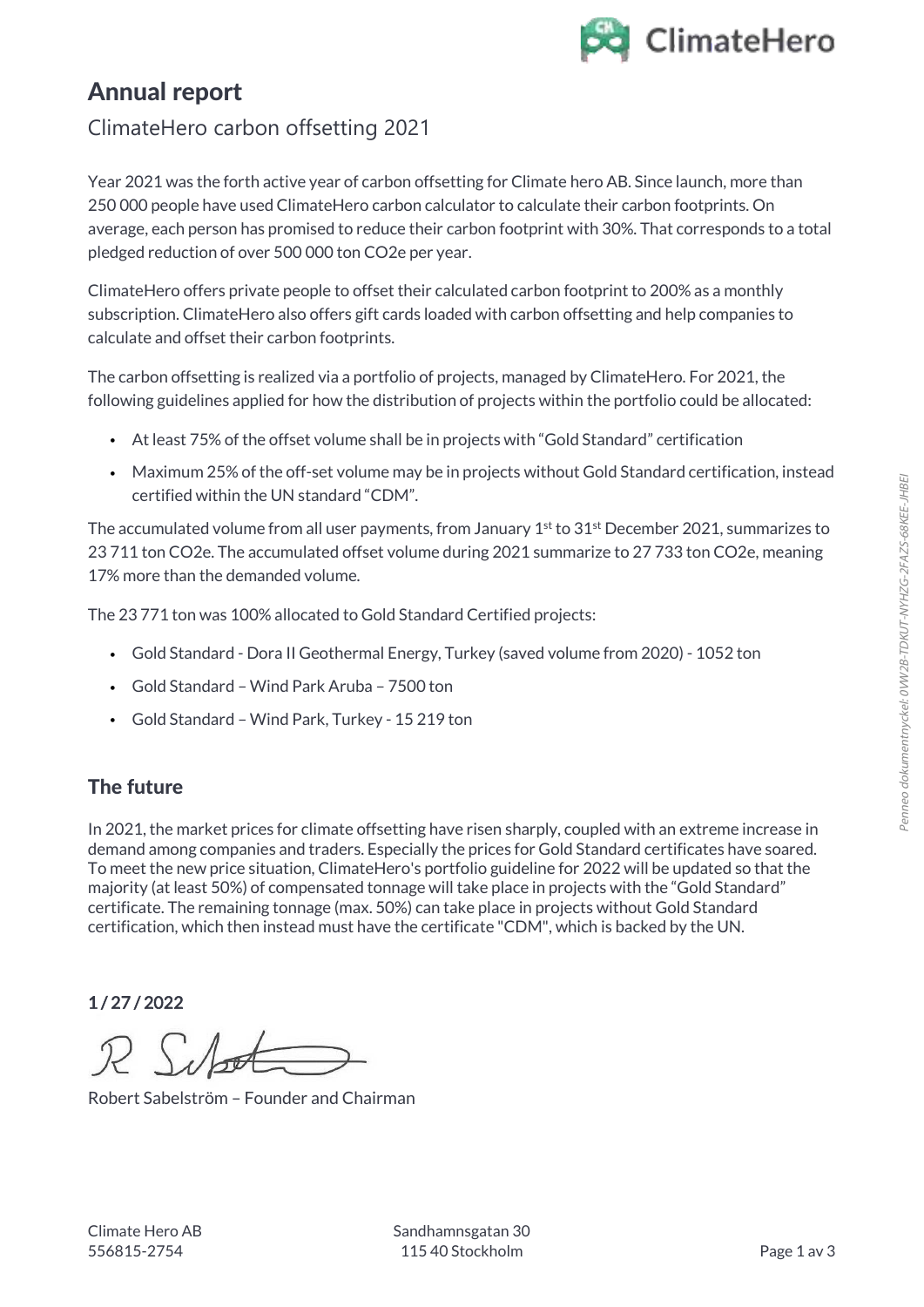

### External assurance of the carbon offsetting practice during 2021 -A report of actual observations

We have, by commission of the board in Climate Hero AB (556815-2754), to provide assurance regarding the company's operations for carbon offsetting during the fiscal year 2021. Our assignment has been performed in accordance with SNT 4400 – Assignment to perform assurance in accordance with the special agreement about financial information.

The assignment is limited to the procedures listed in the table below. All procedures have been passed without remarks.

| <b>Assurance opinion</b>                                                                                 | <b>Performed procedure</b>                                                                                                                                                                                                                                                                                                                                                                                                                                                                                    | <b>Observations</b>                                                                                                                                                                                                                                                                                                                                                                                                                                                                                                             |
|----------------------------------------------------------------------------------------------------------|---------------------------------------------------------------------------------------------------------------------------------------------------------------------------------------------------------------------------------------------------------------------------------------------------------------------------------------------------------------------------------------------------------------------------------------------------------------------------------------------------------------|---------------------------------------------------------------------------------------------------------------------------------------------------------------------------------------------------------------------------------------------------------------------------------------------------------------------------------------------------------------------------------------------------------------------------------------------------------------------------------------------------------------------------------|
| Whether the total<br>accounted sales of carbon<br>offsetting are correct                                 | We have reconciled the company's<br>total reported sales of carbon<br>offsetting in SEK against the<br>company's summary of sold carbon<br>offsetting in tons of CO2e and SEK<br>by confirming that:<br>a) The summaries and formulas are<br>correct in the company's<br>compilation.<br>b) That the prices and tons / per SEK<br>correspond to the company's prices<br>and conditions during the financial<br>year.<br>c) That the compiled information in<br>SEK corresponds to the company's<br>accounting | We have found that the company's<br>total reported sales in SEK<br>correspond to the company's<br>summary.<br>We found that:<br>a) The company's summary of the<br>carbon offsetting sold in 2021 sums<br>up correctly and that the other<br>formulas in the summary are correct.<br>b) Used prices and tons / per SEK in<br>the company's compilation<br>correspond to the company's prices<br>and conditions current during 2021<br>c) The information in the company's<br>summary corresponds to the<br>company's accounting |
| Whether revenue recognized<br>as sales correspond to at<br>least 95% of tons sold in<br>CO <sub>2e</sub> | We have examined sales / items that<br>are recognized as revenue during<br>the Financial Year correspond to at<br>least 95% of tons of CO2e sold in<br>SEK and confirmed that:<br>a) These invoices / items refer to<br>income attributable to the financial<br>year 2021.<br>b) These invoices / items constitute<br>sales of carbon offsetting in the form<br>of tons of CO2e<br>c) These invoices / items are<br>correctly reflected in the accounting<br>for the financial year 2021.                     | The sample we took shows that the<br>examined invoices/items:<br>a) Refers to income attributable to the<br>financial year 2021.<br>b) Constitutes sales of carbon<br>offsetting in the form of tons of CO2e<br>c) Invoices are correctly reflected in<br>the company's accounting for the<br>financial year 2021.                                                                                                                                                                                                              |
| Whether the accounted sales<br>for 2021 are attributable to<br>the financial year                        | We have reviewed the ten largest<br>invoices / items that are recognized<br>as revenue during January 2022 and<br>confirmed that:<br>a) These invoices / items do not refer<br>to income attributable to the financial                                                                                                                                                                                                                                                                                        | We have found that the ten largest<br>invoices / items regarding income<br>during January 2022:<br>a) Do not refer to income attributable<br>to the financial year 2021                                                                                                                                                                                                                                                                                                                                                         |
|                                                                                                          | year 2021.                                                                                                                                                                                                                                                                                                                                                                                                                                                                                                    |                                                                                                                                                                                                                                                                                                                                                                                                                                                                                                                                 |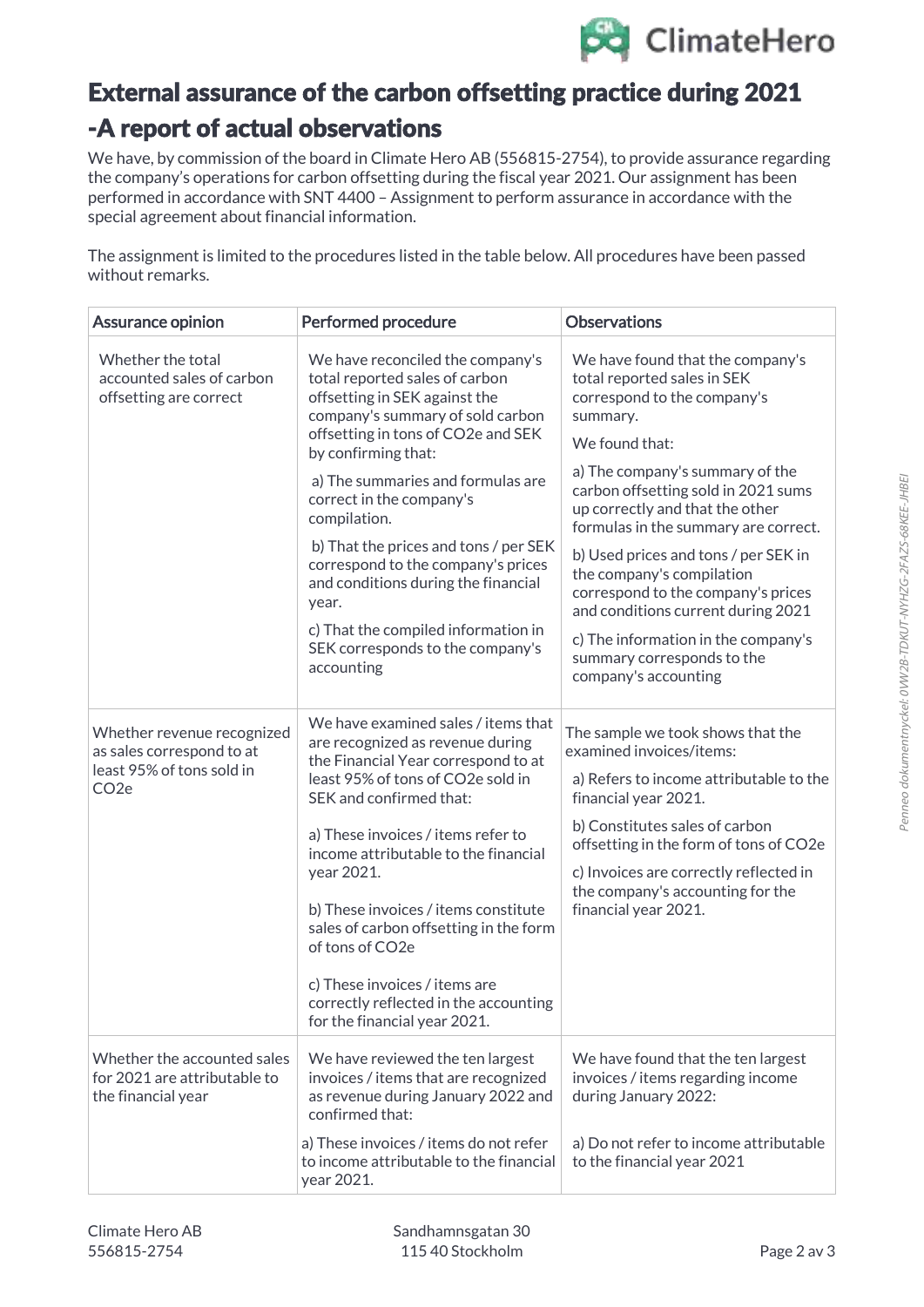

| financial year | Whether the purchases<br>have been made in<br>accordance with the<br>business guidelines as well | We have reviewed all purchases of<br>carbon offsetting in tons of CO2e<br>during the Financial Year and<br>confirmed that:                                                                                                                    | Our performed procedures of the<br>company's purchases of carbon<br>offsetting show that:                                                                                                                                                    |
|----------------|--------------------------------------------------------------------------------------------------|-----------------------------------------------------------------------------------------------------------------------------------------------------------------------------------------------------------------------------------------------|----------------------------------------------------------------------------------------------------------------------------------------------------------------------------------------------------------------------------------------------|
|                | as occurring during the                                                                          | a) These purchases have been made<br>in accordance with the company's<br>communicated guideline with at<br>least 75% of purchased tons of<br>CO2e consisting of projects with the<br>classification Gold Standard.                            | a) The purchases have been made in<br>accordance with the company's<br>communicated guideline with at least<br>75% of purchased tons of CO2e made<br>in projects with the classification Gold<br>Standard.                                   |
|                |                                                                                                  | b) These purchases were made<br>during the Financial Year and do not<br>refer to periods before or after the<br>Financial Year.                                                                                                               | b) The purchases were made during the<br>financial year and do not refer to<br>periods before or after the financial<br>year.                                                                                                                |
|                |                                                                                                  | c) These purchases are correctly<br>reflected in the accounts for the<br>Financial Year.<br>d) These purchases of tons of CO2e<br>have been regulated by the<br>counterparty.<br>e) These purchases are paid in full or<br>otherwise settled. | c) The purchases are correctly<br>reflected in the annual report<br>d) The tons of CO2e sold have been<br>regulated by the counterparty in a<br>corresponding amount.<br>e) The purchases are paid in full or has<br>been otherwise settled. |
|                |                                                                                                  |                                                                                                                                                                                                                                               |                                                                                                                                                                                                                                              |

Our assignment is limited to the points above and does not include a complete audit of the company in accordance with ISA or a review in accordance with ISRE. Our report is limited to the above-mentioned review measures and our observations and should not be used for any other purpose.

Our report is made as of the date stated by our electronical signature.

Deloitte AB

Anders Rinzén Authorized Public Accountant